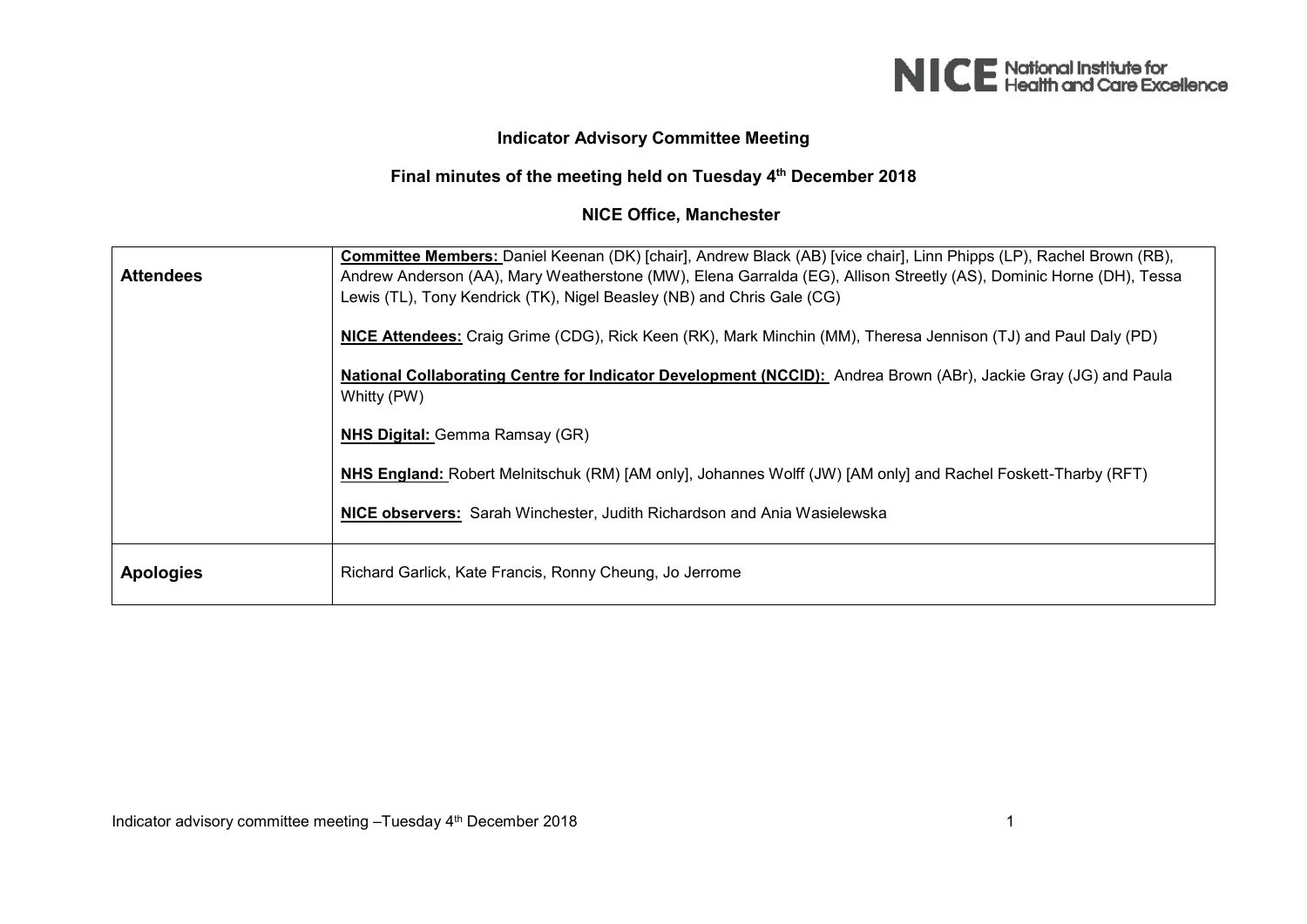| Agenda item                                                              | <b>Discussions</b>                                                                                                                                                                                                                                                                                                                                                                         |
|--------------------------------------------------------------------------|--------------------------------------------------------------------------------------------------------------------------------------------------------------------------------------------------------------------------------------------------------------------------------------------------------------------------------------------------------------------------------------------|
| Item 1 - Outline of<br>meeting                                           | DK welcomed all attendees and went through the planned business of the day.<br>Apologies were noted.<br>It was noted that recruitment of 5 standing members was in progress. Committee members were asked to share this<br>amongst their networks and encourage applications as appropriate.<br>ACTION: TJ to share advert and information pack for the recruitment with committee members |
| <b>Item 2 - NICE advisory</b><br>body declarations of<br><b>interest</b> | No new interests were declared by the committee.                                                                                                                                                                                                                                                                                                                                           |
| Item 3 - Review of<br>minutes and actions of<br>March 2018 committee     | The minutes were approved as an accurate record. MM informed the committee that the actions from the August 2018 meeting<br>had all been progressed.                                                                                                                                                                                                                                       |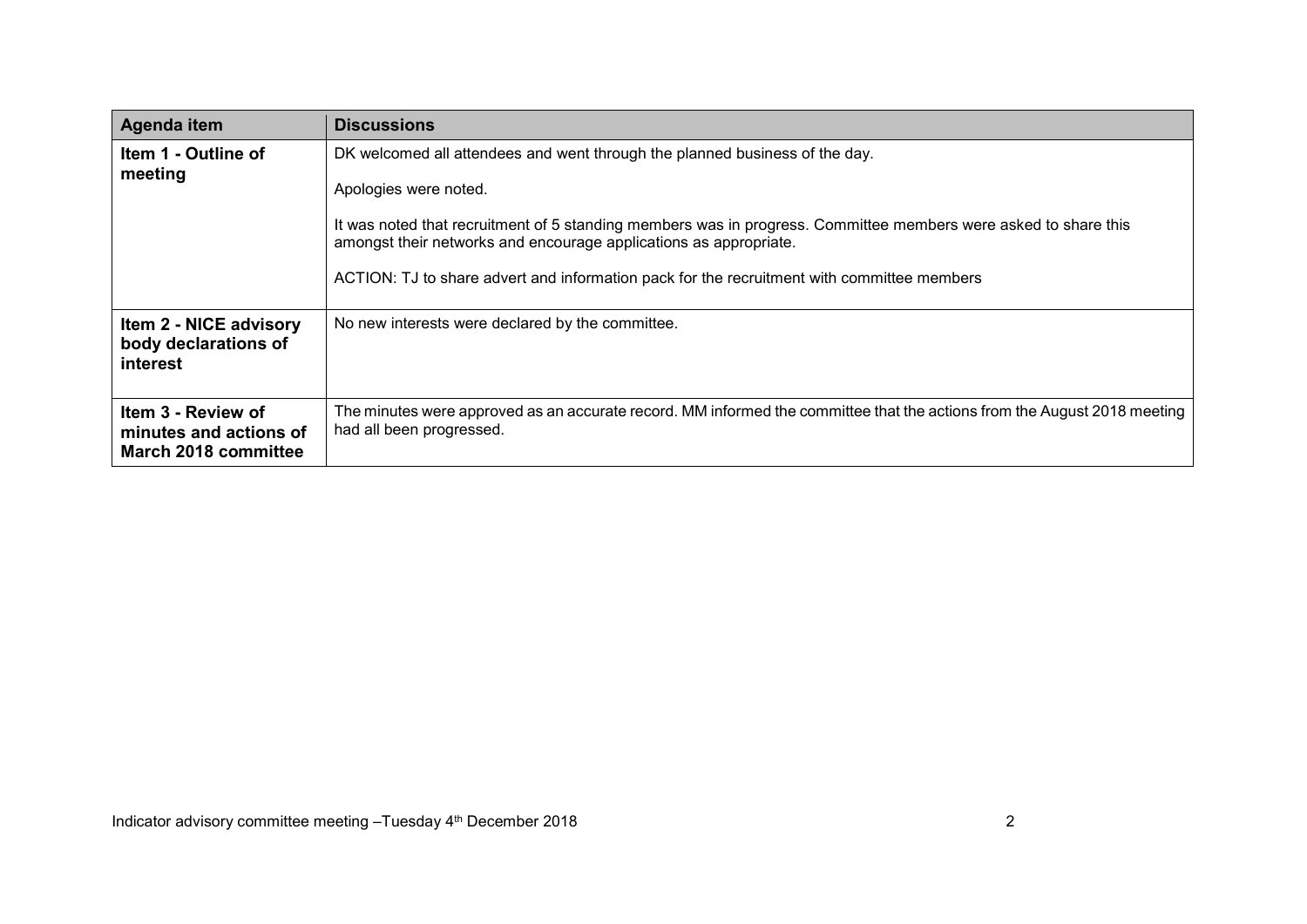| Item 4 - NICE Indicator<br><b>Process Workshop:</b> | CDG presented to the committee an overview of an indicators process guide workshop that took place on 2 <sup>nd</sup> August 2018.                                                                                                                                                                                                                                                                                                                                                                                                                                             |
|-----------------------------------------------------|--------------------------------------------------------------------------------------------------------------------------------------------------------------------------------------------------------------------------------------------------------------------------------------------------------------------------------------------------------------------------------------------------------------------------------------------------------------------------------------------------------------------------------------------------------------------------------|
| <b>Summary and Feedback</b>                         | The aim of the workshop had been to inform the update of the indicator process guide via discussion of six key areas.<br>Workshop attendees included representatives from various partner organisations, IAC members and wider stakeholders<br>within health and social care.                                                                                                                                                                                                                                                                                                  |
|                                                     | Discussion points at the workshop included:<br>Methods to test and pilot general practice indicators. The current process is valued yet resource intensive; testing<br>should be proportionate to the intended purpose. It was agreed that less intensive testing could be appropriate for<br>non-incentivised indicators and amendments to existing indicators. However there were concerns about the<br>development of less robust indicators.<br>Maintaining relevance within a changing landscape. Focus on the minimum threshold at which the indicators are<br>feasible. |
|                                                     | Providing national support for local quality improvement and measurement work. It was noted that national<br>frameworks only cover limited areas of overall quality improvement and thus local schemes can be used to focus on<br>local priorities.<br>Formal criteria to assess indicators. Graded quality appraisal informs the intended audience about the<br>$\bullet$                                                                                                                                                                                                     |
|                                                     | appropriateness of intended use, while also ensuring clarity and consistency. The publication of appraisal results for<br>those indicators not progressed onto the menu would also help audiences understand why certain indicators did not<br>progress to publication.                                                                                                                                                                                                                                                                                                        |
|                                                     | Endorsement of externally developed indicators. Potential benefits include avoiding duplication of effort and shorter<br>time to publication. However, there was concern that indicators would not be as robust as those developed by<br>NICE, and the process would require formal appraisal criteria.                                                                                                                                                                                                                                                                        |
|                                                     | Developing indicators based on a rapid evidence review, particularly when no, or outdated, guidance was available,<br>or if modifying existing indicators. Again however, there were concerns about the development of less robust<br>indicators.                                                                                                                                                                                                                                                                                                                              |
|                                                     | CDG informed the committee that all areas continue to be explored as part of the update to the process guide, however with<br>perhaps less priority given to providing national support for local quality improvement initiatives and developing indicators<br>based on rapid evidence reviews. It was however stated, that all discussion points will be subject to further discussion in<br>planned workshops in January 2019.                                                                                                                                               |
|                                                     | AB then invited the committee to relay their thoughts and comments on the workshop. The committee queried<br>whether the process guide would incorporate any principles for indicator development. CDG highlighted that NICE<br>is out to consultation on NICE principles including social values and these would be reflected in the process guide.                                                                                                                                                                                                                           |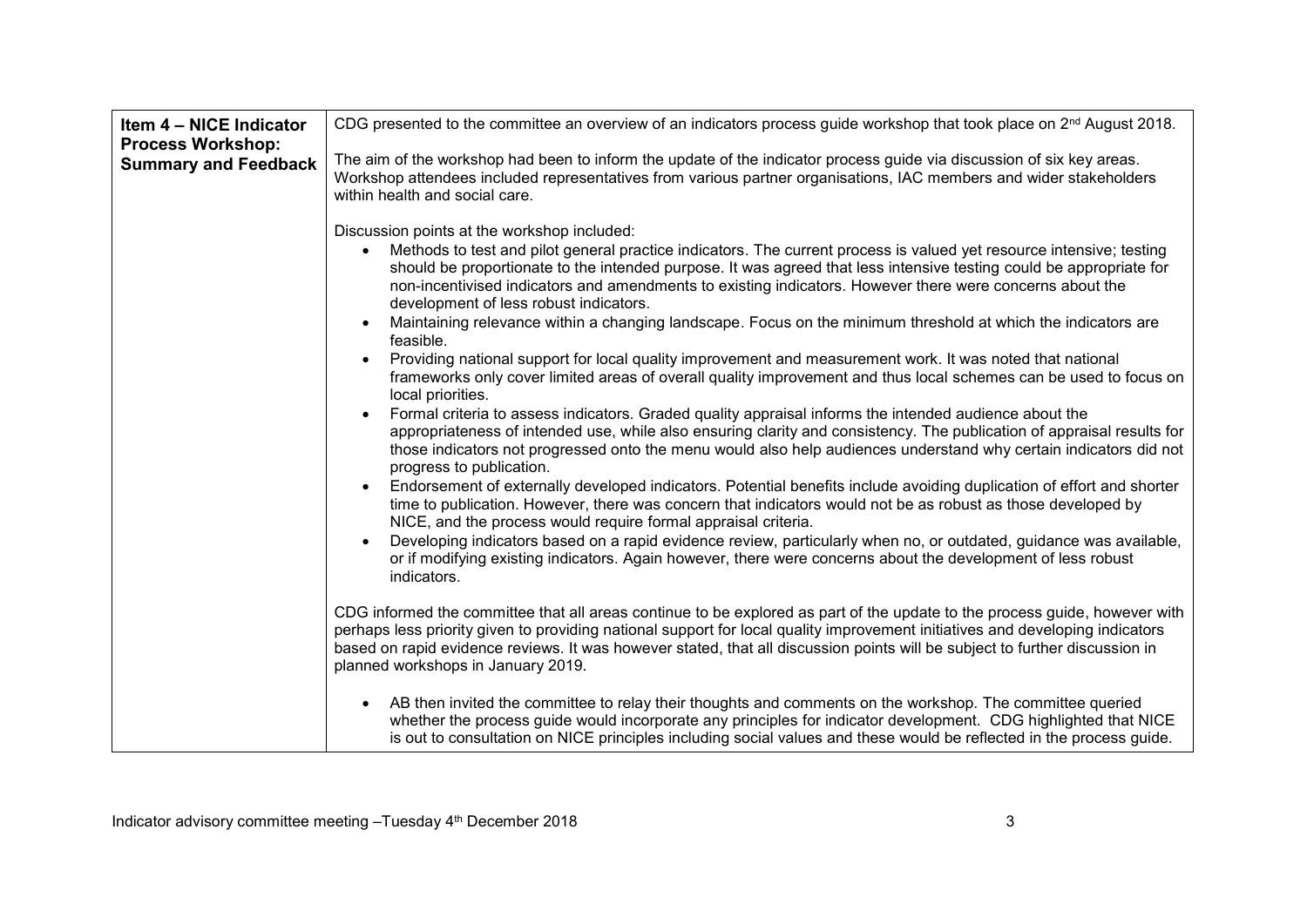| Agenda item                                              | <b>Discussions</b>                                                                                                                                                                                                                                                                                                                                                                                                                                                                                                                                                                                                                                                                                                                                                                                                                                                                                                                                                                                                                                                                                                                                                                                                                                                                                                                                                                                                                     |
|----------------------------------------------------------|----------------------------------------------------------------------------------------------------------------------------------------------------------------------------------------------------------------------------------------------------------------------------------------------------------------------------------------------------------------------------------------------------------------------------------------------------------------------------------------------------------------------------------------------------------------------------------------------------------------------------------------------------------------------------------------------------------------------------------------------------------------------------------------------------------------------------------------------------------------------------------------------------------------------------------------------------------------------------------------------------------------------------------------------------------------------------------------------------------------------------------------------------------------------------------------------------------------------------------------------------------------------------------------------------------------------------------------------------------------------------------------------------------------------------------------|
|                                                          | The committee were informed that further information would be provided at the next indicators advisory committee.                                                                                                                                                                                                                                                                                                                                                                                                                                                                                                                                                                                                                                                                                                                                                                                                                                                                                                                                                                                                                                                                                                                                                                                                                                                                                                                      |
| Item 5 - Evidence<br><b>Based Interventions</b><br>(CCG) | RM and JW introduced their work which had been carried out through a national coalition of NHS England, NHS Clinical<br>Commissioners (NHSCC), the Academy of Medical Royal Colleges (AmMRC), NHS Improvement and NICE. NHS England<br>were exploring the development of an indicator for potential inclusion in the CCG Improvement Assessment Framework<br>(CCG IAF). The final indicator would be supported by a series of central dashboards which would allow commissioners to<br>access granular information on their performance.                                                                                                                                                                                                                                                                                                                                                                                                                                                                                                                                                                                                                                                                                                                                                                                                                                                                                               |
|                                                          | PD presented detailed analysis of the proposed indicator using Secondary Uses Service (SUS) data supplied by NHS<br>England for the interventions and data from the NHS Business Services Authority (NHS BSA) for prescribing. Both data<br>sets were for 2017/18.                                                                                                                                                                                                                                                                                                                                                                                                                                                                                                                                                                                                                                                                                                                                                                                                                                                                                                                                                                                                                                                                                                                                                                     |
|                                                          | The committee noted that the indicator did highlight variation across CCGs. The cost and volume of activity for the<br>interventions did vary significantly, with the potential for high volume/low cost interventions to skew the indicator. The low<br>overall cost of the medicines prescribed relative to the interventions meant that a composite indicator covering both areas<br>was driven by interventions.                                                                                                                                                                                                                                                                                                                                                                                                                                                                                                                                                                                                                                                                                                                                                                                                                                                                                                                                                                                                                   |
|                                                          | The committee discussed the indicator and a number of points were noted to support NHS England in taking the indicator<br>forward:<br>The creation of an indicator to highlight variation and prompt local discussion and investigation was welcomed<br>$\bullet$<br>There was some concern over use of a composite indicator but it was accepted that these were widely used in the<br>$\bullet$<br>NHS and in the context of highlighting variation to encourage further investigation of performance was appropriate<br>The committee suggested that there should be two indicators separating interventions from prescribing to avoid use<br>of a 'composite of a composite' indicator and to recognise the different settings for which the indicator would impact<br>(secondary care providers for the interventions, predominantly general practice for prescribing)<br>There was concern that indicators that use cost as a weighting might incorrectly suggest that the focus of the<br>$\bullet$<br>programme was cost-savings, however, it was recognised that cost did highlight the resource usage, including<br>professional time, for each intervention.<br>The committee suggested that evaluation of the indicator would be valuable as there was some potential for<br>unintended consequences.<br>JW thanked the committee for its advice and said that they would respond to the points made to NICE by 6/12/2018. |
|                                                          | ACTION: MM to provide a formal response to NHS England                                                                                                                                                                                                                                                                                                                                                                                                                                                                                                                                                                                                                                                                                                                                                                                                                                                                                                                                                                                                                                                                                                                                                                                                                                                                                                                                                                                 |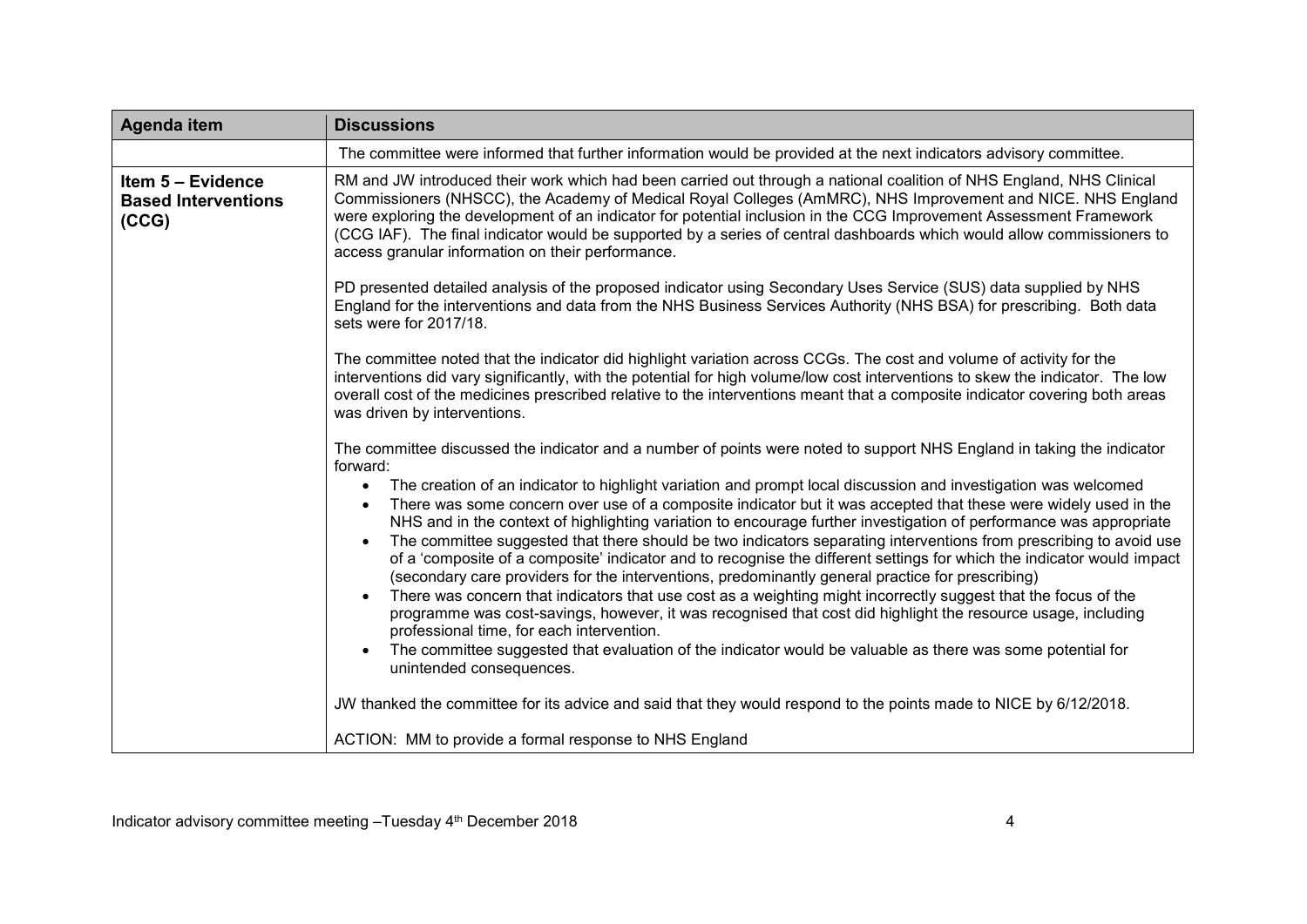| Agenda item                                                                              | <b>Discussions</b>                                                                                                                                                                                                                                                                                                                                                                                                                                                                                                                                                                                                                                                                                                                                                                                                                                                                                                                                                                                                                                                                                                                                                                                                                                                                                                                                                                                                                                                                                                                                                                                                                                                                                                                                                                                                                                                                                                                                                                                                                                                                                                                                                                                                                                                                                                                                                  |
|------------------------------------------------------------------------------------------|---------------------------------------------------------------------------------------------------------------------------------------------------------------------------------------------------------------------------------------------------------------------------------------------------------------------------------------------------------------------------------------------------------------------------------------------------------------------------------------------------------------------------------------------------------------------------------------------------------------------------------------------------------------------------------------------------------------------------------------------------------------------------------------------------------------------------------------------------------------------------------------------------------------------------------------------------------------------------------------------------------------------------------------------------------------------------------------------------------------------------------------------------------------------------------------------------------------------------------------------------------------------------------------------------------------------------------------------------------------------------------------------------------------------------------------------------------------------------------------------------------------------------------------------------------------------------------------------------------------------------------------------------------------------------------------------------------------------------------------------------------------------------------------------------------------------------------------------------------------------------------------------------------------------------------------------------------------------------------------------------------------------------------------------------------------------------------------------------------------------------------------------------------------------------------------------------------------------------------------------------------------------------------------------------------------------------------------------------------------------|
| Item 6 - Review of the<br>QOF in England -<br><b>Implications for NICE</b>               | Closed session. NHS England provided an update on policy and current work in this area.                                                                                                                                                                                                                                                                                                                                                                                                                                                                                                                                                                                                                                                                                                                                                                                                                                                                                                                                                                                                                                                                                                                                                                                                                                                                                                                                                                                                                                                                                                                                                                                                                                                                                                                                                                                                                                                                                                                                                                                                                                                                                                                                                                                                                                                                             |
| Item 7 – Review of<br>existing indicators -<br><b>Exploratory work:</b><br><b>Asthma</b> | CDG introduced items 7-9 explaining that in line with proposals in the QOF review, NHS England had asked NICE to review<br>existing indicators for asthma, COPD and heart failure to look at modifications that could help improve patient outcomes.<br>CDG noted that the diagnostic pathways for asthma were discussed at the committee in December 2017 so did not need to<br>be repeated in this meeting.<br>Asthma NM101: Accurate diagnosis<br>CDG outlined possible options to explore an indicator that required confirmation of diagnosis prior to entry on a register and<br>expanded the age range to 5+years. The committee noted that:<br>This may drive improvement in accurate and objective diagnosis.<br>$\bullet$<br>An unintended consequence could be a reduction in recorded cases compared to expected prevalence.<br>$\bullet$<br>The current 3 month window should be explored further to see if a tighter timeframe would be appropriate.<br>$\bullet$<br>The age range should align with the guidance.<br>$\bullet$<br>Asthma NM23: Annual review<br>CDG outlined possible options to explore an indicator that varied the frequency of review according to stratified risk of<br>exacerbation, and options for including additional components of a high quality review as identified by NICE NG80. The<br>committee noted that:<br>People at greatest risk of exacerbation should receive more frequent review but defining these groups would<br>$\bullet$<br>require further exploration.<br>Additional reviews for people at risk of exacerbation could be offset by reduced reviews in people at low risk, and<br>$\bullet$<br>the committee suggested data and evidence should be explored further.<br>This cohort may already been seen more frequently and further exploration of this data would be of use.<br>$\bullet$<br>Using non-adherence to medications and presence of psychosocial problems to stratify risk could cause difficulties<br>$\bullet$<br>in measurement.<br>Young people moving to adult services may be another cohort to explore for risk stratification.<br>$\bullet$<br>Current QOF figures show 30% are not being reviewed and committee suggested data could be analysed to<br>$\bullet$<br>understand if these people attended emergency departments or were admitted to hospital more frequently. |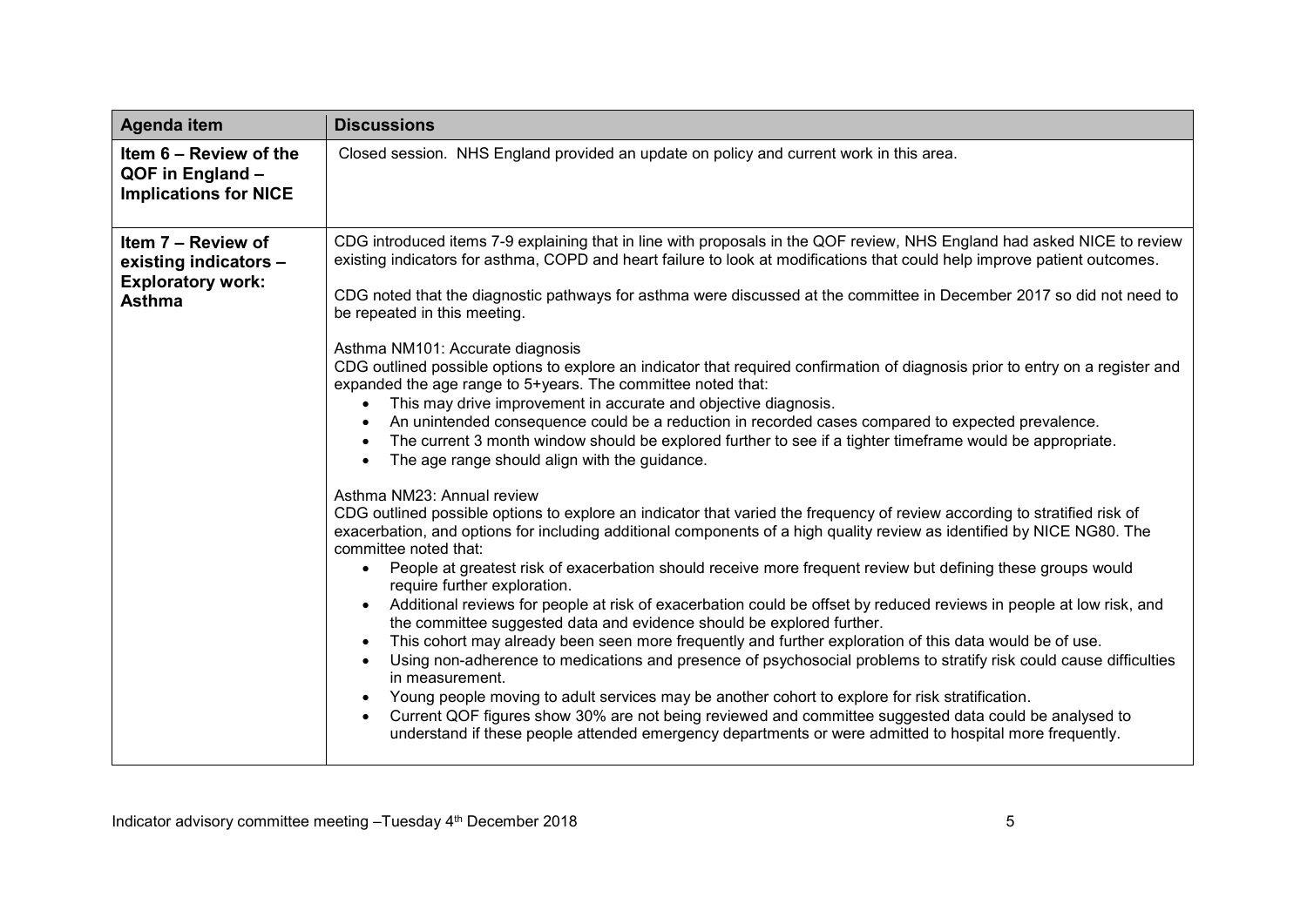| <b>Agenda item</b>                                                                              | <b>Discussions</b>                                                                                                                                                                                                                                                                                                                                                                                                                                                                                                                                                                                                                                                                                                                                                                                                                                                                                                                                                                                |
|-------------------------------------------------------------------------------------------------|---------------------------------------------------------------------------------------------------------------------------------------------------------------------------------------------------------------------------------------------------------------------------------------------------------------------------------------------------------------------------------------------------------------------------------------------------------------------------------------------------------------------------------------------------------------------------------------------------------------------------------------------------------------------------------------------------------------------------------------------------------------------------------------------------------------------------------------------------------------------------------------------------------------------------------------------------------------------------------------------------|
|                                                                                                 | Asthma NM102: Smoking<br>CDG outlined possible options to explore an indicator that focused on smoking status and provision of cessation support in<br>all people with asthma. The committee noted that:<br>Smoking uptake reduced with age and recommended that the evidence be explored to inform the discussion of<br>inclusion of children under 14 and over 20.<br>It would be useful to encourage GPs to ask about passive smoking and noted current poor levels of coding.<br>$\bullet$                                                                                                                                                                                                                                                                                                                                                                                                                                                                                                    |
| Item 8 - Review of<br>existing Indicators -<br><b>Exploratory work:</b><br><b>COPD</b>          | COPD NM103: Accurate diagnosis<br>CDG outlined possible options to explore an indicator that required confirmation of diagnosis prior to entry on a register.<br>The committee noted that:<br>This may drive improvement in accurate and objective diagnosis<br>$\bullet$<br>An unintended consequence could be a reduction in recorded cases compared to expected prevalence.<br>$\bullet$<br>COPD NM104: Annual review<br>CDG outlined possible options to explore an indicator that varied the frequency of review according to severity, and options<br>for including additional components of a high quality review as identified by NICE CG101. The committee noted that:<br>Stratification was effective at reducing numbers requiring treatment in hospital<br>$\bullet$<br>Patient reported outcomes be explored as a possible option<br>$\bullet$<br>The QOF exception rate was high and varying the frequency of review according to severity might reduce it.<br>$\bullet$            |
| Item 9 - Review of<br>existing Indicators -<br><b>Exploratory work:</b><br><b>Heart Failure</b> | Heart failure NM116: Accurate diagnosis<br>CDG outlined possible options to explore an indicator that required confirmation of diagnosis prior to entry on a register, and<br>reflected timeframe more consistent with NICE NG106 and BNP results. The committee noted that:<br>The original timescale in the indicator had been included to prevent GPs being disadvantaged for issues outside of<br>$\bullet$<br>their control<br>Poor recording of heart failure in primary care following diagnosis in hospital was likely to be due to poor recording in<br>discharge summaries.<br>The additional unpublished academic paper used historical data and the review should consider analysis of more<br>recent data<br>There would be value in use of reported versus expected prevalence.<br>$\bullet$<br>Heart failure NM89 and NM90: Pharmacological treatment<br>CDG outlined possible options to explore indicators that focused on up titration of medication. The committee noted that: |